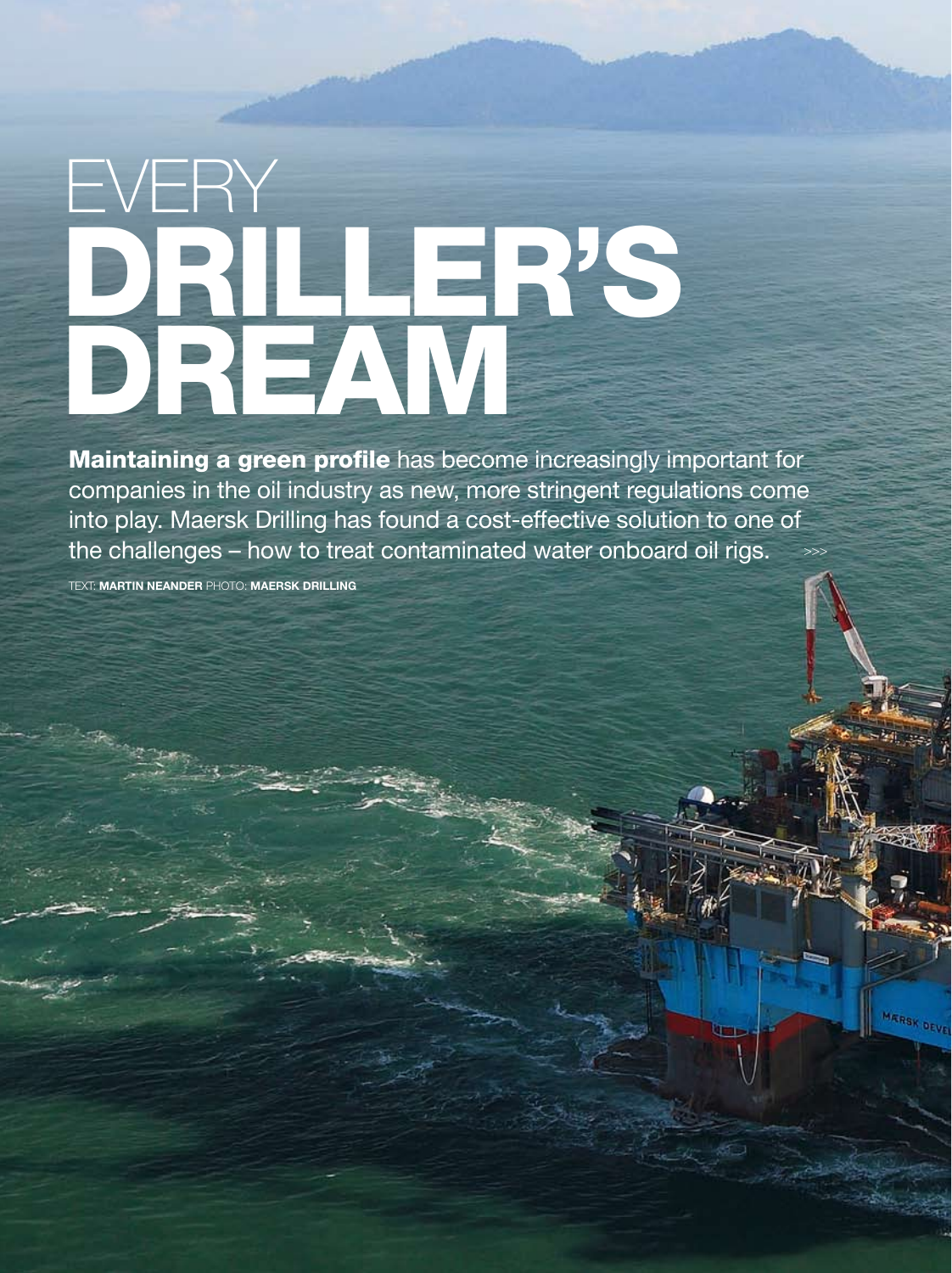t fac<br>ש The Maersk Developer on its way to the Gulf of Mexico, where the first factory-built Alfa Laval Phoenix system will be put to use.

www.alfalaval.com/here *here* october 2009 19

4

é

OPER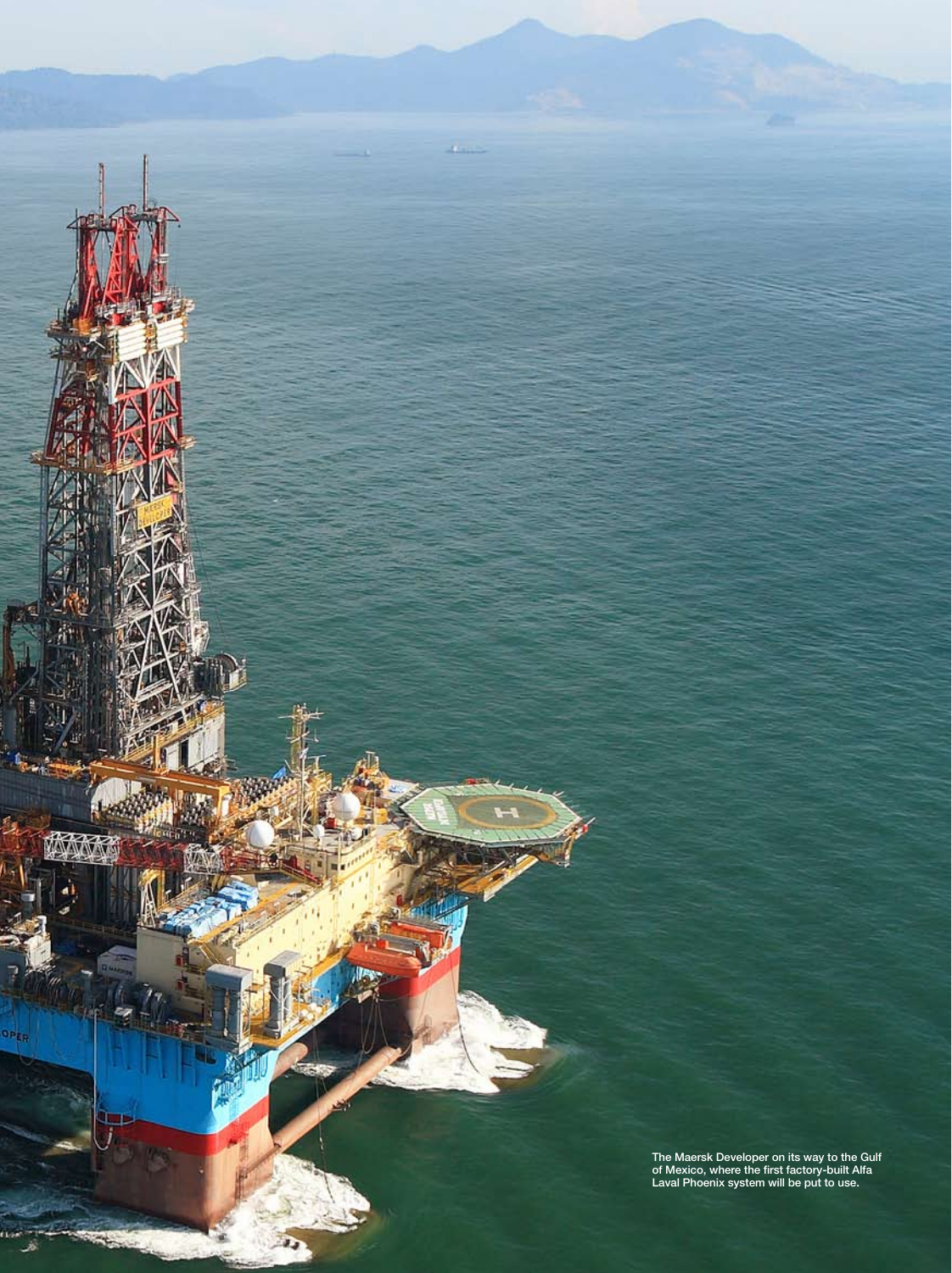

Running environmentally safe operations is crucial for companies within the oil industry. Oil spills from both tankers and offshore oil rigs can wreak havoc with the marine environment and cause irreversible harm to a company brand. Not only will the company name be connected to the incident in countless headlines affecting public opinion, but investors may decide to turn their backs as well. >>>

> "Produced" waters – formation water, brine, injection water and other technological waters – also pose an environmental hazard, one that increasingly stringent legislation is seeking to eradicate.

When drilling for oil, injection water is pumped into the

injection wells in quantities of

### $\overline{\triangleright}$  Facts

## **WORLDWIDE OPERATIONS**

Maersk Drilling is part of the AP Moller–Maersk Group and is one of the largest drilling contractors in the world – measured in mobile offshore drilling rigs. Other company facts:

- Founded in 1972
- Headquarters in Lyngby, north of Copenhagen, in Denmark
- Offices in 11 countries
- 9,500 employees worldwide
- 26 oil rigs in use in the North Sea, Brunei, Dubai, Caspian Sea, Gulf of Mexico and other regions.

hundreds of thousands of tonnes to maintain the pressure in the system and push the hydrocarbons toward the producing wells. Formation water and brine are extracted along with oil. All of these waters are typically polluted by oil, natural low-molecular-weight hydrocarbons, inorganic salts and technological chemicals, and must be cleaned before they are discharged into the sea.

The International Maritime Organization regulations say that water discharged from drilling rigs can contain a maximum of 15 parts per million of oil. But countries and

regions also apply their own legislation, which companies in the oil industry must abide by, and the stringency of this legislation varies.

maersk drilling is one of the largest drilling contractors in the world – measured in mobile offshore drilling rigs – and operates a worldwide fleet of drilling rigs and mobile production units for oil companies to rent. The company has made environmental improvements a part of its overall strategy.

"To live up to our strategy," says Gregers Kudsk, vice president and CTO, Maersk Drilling, "we run a comprehensive environmental performance programme, which forms the baseline for our plans to reduce emissions and the total impact on the environment as a result of our activities."

Part of that commitment is to clean the dirty water onboard the company's oil rigs.

Offshore rigs operate with large volumes of mixtures of oil, water and solids, and the mixtures are often in the form of complex emulsions that are difficult for traditional separation systems to tackle. Cleaning under marine conditions is a complicated technical task.

A common solution is to store the water onboard the rig until it can be shipped to shore for cleaning. This is usually paid for by the oil companies and can cost as much as 600,000 euros in a year to clean roughly 3,000 cubic metres of contaminated water.

"For Maersk Drilling it has been important for our rig operations to find a solution that can deal with all sources of water contamination directly onboard our rigs," says Ulrik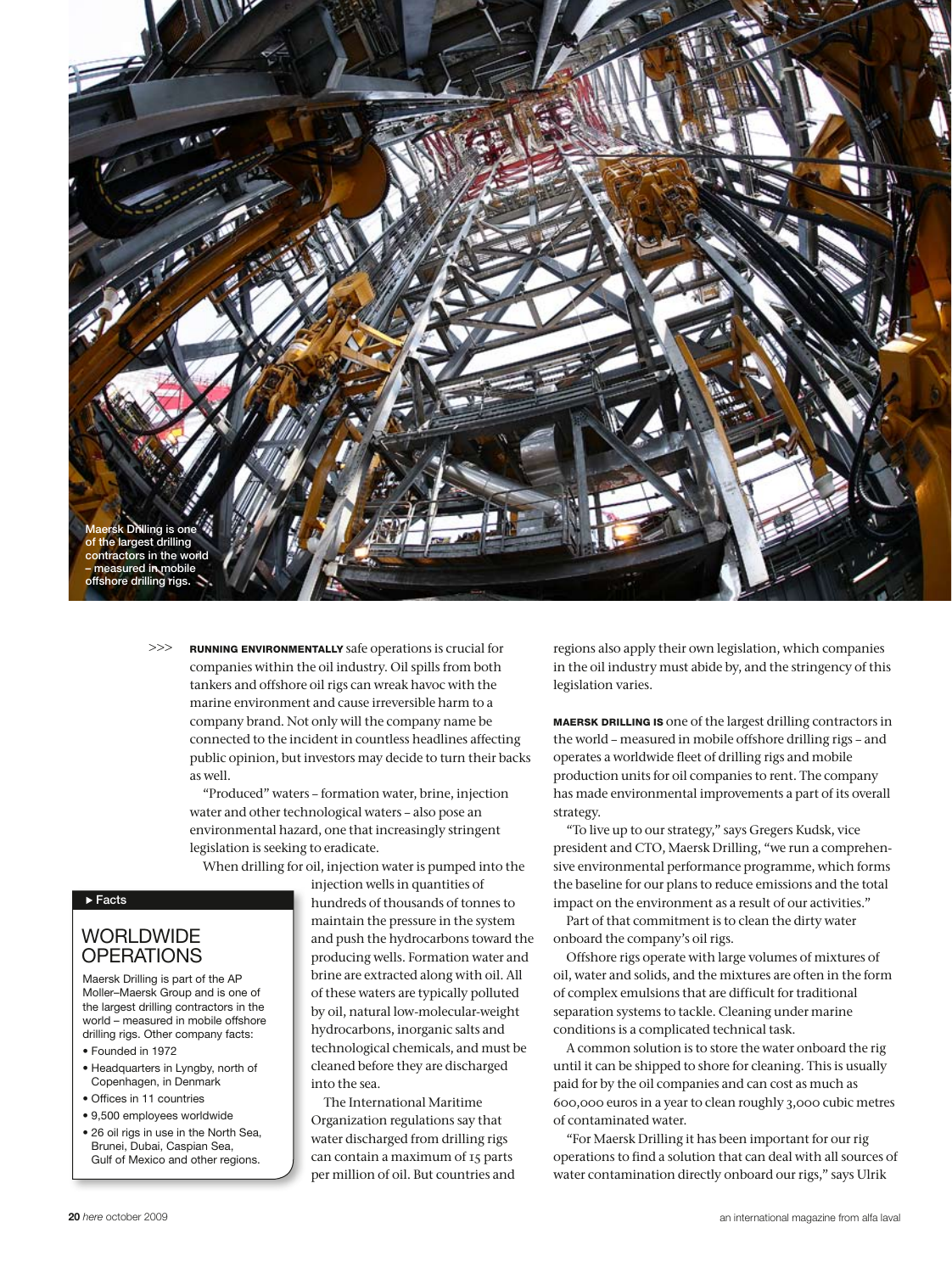

Friis, head of Technical Support at Danish Maersk Drilling. "These sources include bilge water, tank cleaning, deck drains and drill-floor drains."

Solutions for cleaning contaminated water onboard the oil rigs include static filtering units, mechanical separation and chemical treatment, all inadequate for cost-effective processing of oily, contaminated water. Gravity settling is a slow, ineffective approach that requires plenty of space and large quantities of chemicals. Filtration systems can only separate solids from liquids, and have limited capacity. Centrifugal separation alone cannot remove all the types of contamination in widely varying concentrations and at different flow rates.

"The static filtering is cheaper to use than mechanical

## "It has been important for our rig operations to find a solution that can deal with all sources of water contamination directly onboard our rigs."

**ULRIK FRIIS, head of Technical Support, Maersk Drilling** 

separation," says Friis. "But it's also my experience that filtering alone is not as efficient as a separation technique. The drill mud creates different kinds of emulsions, which filtering solutions can't handle in a good way."

MAERSK DRILLING HAD tested a chemical treatment system that Friis says was very efficient, but the high operational cost and the use of chemicals were major drawbacks. Maersk Drilling wanted to determine whether a screening solution using chemicals could be combined with a mechanical Alfa Laval system for cleaning contaminated water onboard oil rigs, which was already onboard its deepwater semi-submersible drilling rig in the Caspian Sea, the Maersk Explorer. Maersk Drilling invited Finnish chemicals company Kemira and Alfa Laval to carry out tests.

The final outcome was a new system called Alfa Laval Phoenix, which involves a decanter centrifuge module, a screening module and a disc stack centrifuge module.

>>>



## Clean water in three steps

The Alfa Laval Phoenix contaminated water treatment system combines different separation cleaning techniques in one system.

The system features three separate modules, each designed to remove specific contaminants from the water stream in order to tackle the different separation requirements: a decanter centrifuge module, a screening module and a disc stack centrifuge module.

The decanter centrifuge deals with the initial stage in the treatment process, focusing on solids removal.

The following screening stage is a combination of mechanical separation and chemical dosing, although the system is built to minimize chemical consumption. In this step emulsion composed of small colloidal particles and droplets bound together are removed. Finally the disc stack centrifuge is used to separate low concentrations of oil and fine particles.

"The screener can remove some of the viscous oil without clogging up," says Ulrik Friis, head of technical support at Danish Maersk Drilling. "This makes the job easier for the disc stack centrifuge. While all three components remove different kinds of contaminations, they can help and complement each other for the best result."

The Alfa Laval Phoenix system ensures that all water leaving the system is cleaned to the appropriate level. A three-way valve with an oil-in-water monitor at the outlet of the system recirculates water that contains more than 15 parts per million of oil back into the system to be processed again.

The system is also built to minimize energy consumption.

large tanks and ship for treatment "The payback time for the Phoenix system is 13 to 14 months," says Franck Gregoire, business manager for oily water treatment at Alfa Laval. "This is based on a cost–payback analysis we have done, looking at issues such as investment costs, partnering services, consumables and chemicals. We compared the Phoenix to the next best alternative, which was to collect all the water in onshore."